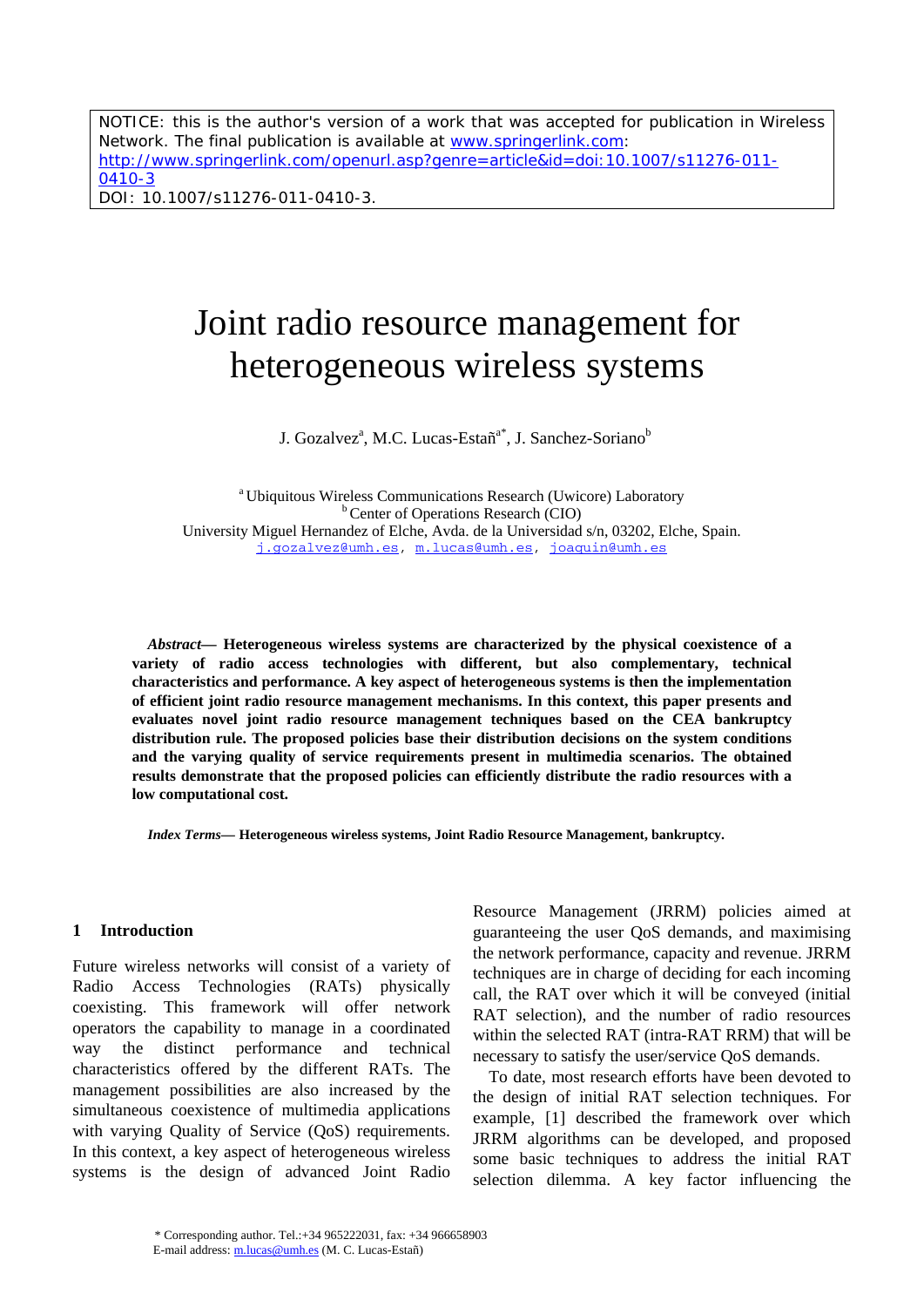performance of heterogeneous systems is the system load. In this context, [2] proposed load balancing strategies aimed at achieving a uniform traffic distribution in order to maximize the trunking gain and minimize the probability of making unnecessary vertical handovers. The proposals reported in [3] use vertical handovers of multi-mode terminals to free the capacity needed for incoming calls from single-mode terminals. It is also worthwhile highlighting the study reported in [4] that shows the importance of considering the different service QoS requirements and RAT capabilities in the design of a JRRM solution.

First proposals to jointly address the RAT selection and intra-RAT RRM dilemmas have been proposed in [5] and [6]. The JRRM algorithm proposed in [5] is based on neural networks and fuzzy logic, and considers factors such as the signal strength, resource availability and mobile speed. This algorithm decides the optimum RAT for the incoming call, and the bit rate that has to be granted to each user but does not determine the number of radio resources that must be assigned to each user to achieve the identified bit rate. The proposal is evaluated considering users with equal QoS demand, thereby overlooking the challenges and opportunities characteristic of multimedia scenarios. The proposal in [6] employs Hopfield neural networks and bases its decision criterion on user QoS constraints defined in terms of required bit rate or maximum delay. The reported technique simultaneously decides the optimum RAT for the incoming call, and the necessary radio resources at the assigned RAT. Although the authors mention the distinct nature of radio resources from different RATs, the reported study does not consider such nature when addressing the JRRM problem. A further evolution would benefit from considering in the resource assignment process, the diverse nature and characteristics of radio resources present in heterogeneous environments. In addition, only non-real time users are considered in the evaluation scenario, whereas the integration with realtime services characterised with more strict QoS demands introduces additional challenges in the resource management problem.

This work extends the current JRRM state of the art by proposing novel bankruptcy-based policies that take into account the radio resources' diversity, and that seek to efficiently distribute radio resources based on the system load and user/service QoS requirements. To this aim, the proposed JRRM techniques simultaneously determine the adequate combination of RAT and number of radio resources within such RAT that should be assigned to each active user in a multimedia environment. The use of bankruptcy theory in heterogeneous systems was first proposed in [7], where different RATs compete in coalitions for satisfying the bandwidth requirements of each user that requests access to the system ([7] allows the possibility of several RATs simultaneously serving a user). The bankruptcy problem modelled in [7] results in a cooperative game with transferable utility, where each RAT belonging to the coalition can offer any bandwidth so that the bandwidth offered by the coalition satisfies a user's demand. To solve the problem, [7] uses the Shapley value to determine how much bandwidth each RAT that forms the coalition must assign to a user. This approach cannot be applied in this paper since it is not envisaged the possibility that different RATs form a coalition to satisfy a single user's demand. In addition, while [7] focuses on individual user demands, this work investigates how to use the resources globally to efficiently satisfy the largest possible number of users in the system. In this context, solving the system bandwidth distribution problem using the Shapley value in a cooperative game would significantly increase the time needed to find a solution to the problem, and reduce the interest of the approach in practical systems. As a result, and differently from [7], this work proposes the use of bankruptcy distribution policies for managing, with a low computational cost, discrete radio resources in heterogeneous systems.

#### **2 Joint radio resource management policies**

This work focuses on the design of advanced JRRM policies that simultaneously determine the adequate combination of RAT and number of radio resources within such RAT that each active user would need to satisfy its service QoS requirements while maximizing the systems' efficiency and revenue. Determining the number of radio resources per RAT needed by each active user allows adequately dimensioning the number of users that can be assigned to each RAT while adequately satisfying their QoS demands. To achieve these objectives, this work proposes novel techniques that use the CEA (Constrained Equal Awards) bankruptcy rule [8] to distribute resources among active users.

#### 2.1 Constrained equal awards policy

Bankruptcy theory addresses situations where a limited resource has to be divided among a number of agents with claims adding up to more than the value to divide. The bankruptcy dilemma can be formally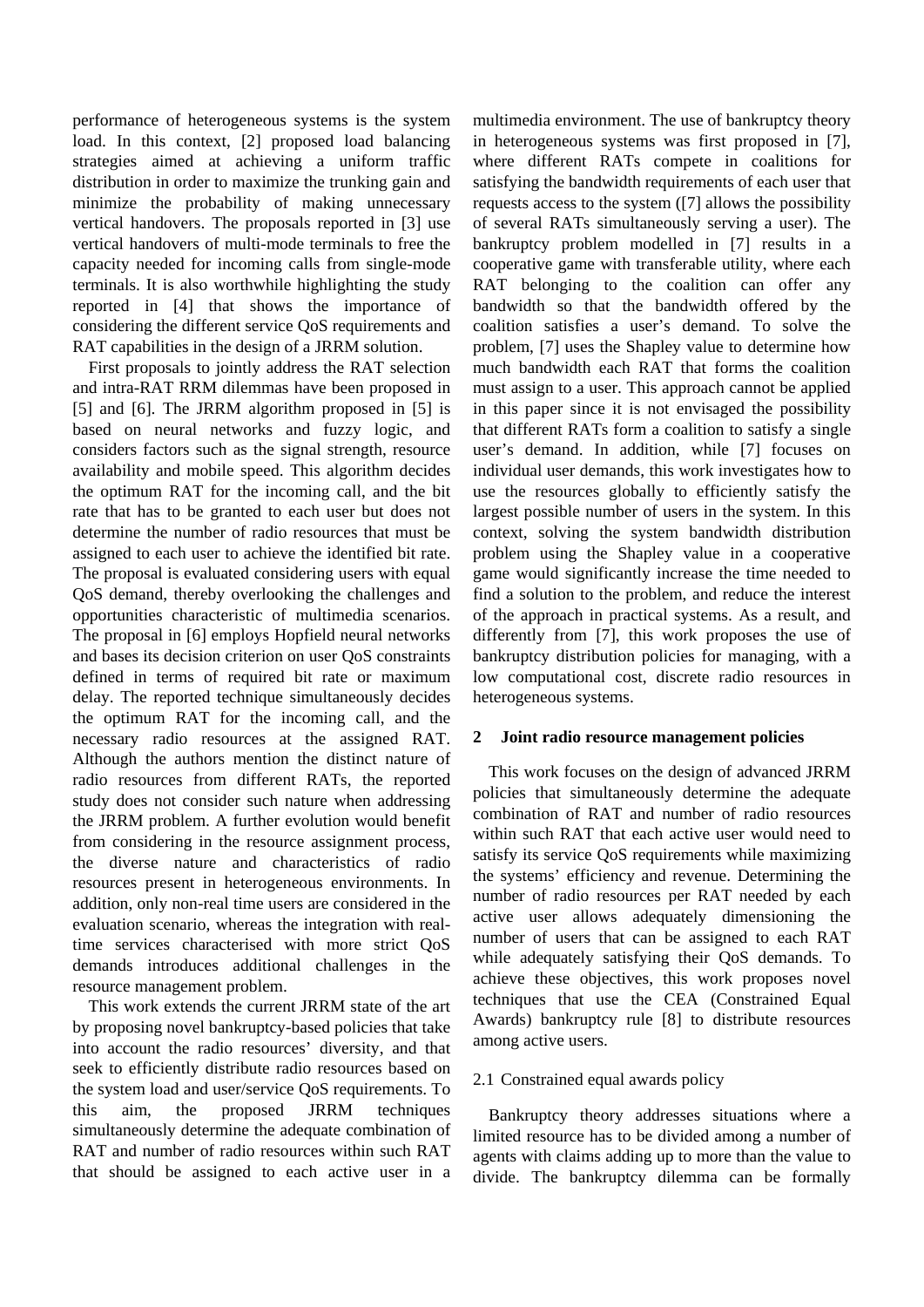expressed as:

$$
(c, E) \in \mathbb{R}^N_+ \times \mathbb{R}_+ \text{ such that } \sum c_i \ge E \tag{1}
$$

where  $E \in \mathbb{R}_+$  is a continuous and infinitely divisible good that has to be divided among *N* agents, and  $c \equiv (c_i)_{i \in N}$  is the requests vector, where  $c_i \in R_+$ represents the amount of resources requested by each user  $i \in N$ . In this context, adequate rules must be defined to decide how scarce resources should be fairly distributed among the claiming creditors. One of the more widely used bankruptcy-based distribution rules is the CEA rule. The CEA rule tries to equally satisfy all agents by assigning them the same amount of resources without exceeding their individual demands [8]:

$$
CEA_i(c, E) = \min\{c_i, \lambda\}
$$
 (2)

where  $\lambda$  is chosen so that  $\sum_{i} \min \{ c_i, \lambda \} = E$ .

Considering the similarities between the bankruptcy and RRM problems, the authors proposed in [9] the DCEAM (Discrete CEA for Mobile radio resources distribution) policy, which applies the CEA rule to the design of efficient RRM solutions in single RAT scenarios. The CEA rule was chosen due to the similarity of its fairness approach and the objective to homogeneously satisfy all multimedia users in a system as long as sufficient radio resources were available. To this aim, the CEA rule was adapted in order to equally distribute user satisfaction levels among users rather than equally distributing resources. This adaptation was done because different services do not need the same number of resources to obtain an equal QoS level. In addition, an important novelty of the DCEAM proposal was the evolution of the CEA rule to the distribution of resources of discrete nature (e.g. timeslots or codes). Another characteristic of DCEAM is that it assigned resources using utility functions defined to quantify the QoS level that a user might experience based on the number of assigned radio resources and the requested traffic service.

#### 2.2 Traffic service utility functions

The JRRM techniques proposed in this work are also based on service-dependent utility values. Such values identify the QoS level that a user would perceive for each combination of potentially assigned RAT and number of radio resources within such RAT. This work considers discrete utility values to account for the discrete nature of radio resources. The use of continuous utility values would certainly simplify the resource assignment problem, but might result in inappropriate assignment decisions given the discrete nature of radio resources in mobile networks.

Traffic service utility functions have been defined for web, email, and real-time H.263 video traffic (with different mean video bit rates). Web traffic is modeled following an ON/OFF pattern that represents the transmission of objects within a web page, and inactive periods between two consecutive object transmissions [10]. The model also accounts for the time a user will take to read downloaded information before initiating a new web request. The implemented email traffic model [11] assumes that incoming messages are stored at a dedicated email server from where the user downloads the emails it is interested in. The model accounts for the email size (with and without attachment), and the time needed to read an email before downloading the next one. Real-time H.263 video traffic is modeled following [12], which defines the statistical properties of the I, P and PB frame types included in the H.263 standard. For each frame, the model describes its size and duration given the time by which the next video frame will be generated. If the transmission of a video frame is not finished when the next frame is generated, its transmission is aborted.

The utility functions try to express the perceived user QoS as the transmission data rate varies. To establish the utility functions, the minimum, mean, and maximum QoS levels demanded by users are first defined per service class as illustrated in Fig. 1. For email and web services, utility values are expressed in terms of the user throughput. The minimum, mean and maximum QoS levels for web users have then been defined as the throughput needed to satisfactorily transmit 90%, 95% and 97.5% of web pages in less than 4 seconds as established by the 3GPP TS 22.105 recommendations. These high percentiles have been selected due the high transmission reliability requirements of non-real time data services. As previously mentioned, the email traffic model considers the transmission of emails with and without attachments. In this case, it might be difficult to successfully transmit emails with large attachments within the 4 seconds 3GPP recommendations. As a result, the email QoS thresholds have been established based on the throughput required to satisfactorily transmit 65%, 75% and 80% of the emails (with or without attachments). Once the QoS thresholds have been established for web and email services, the utility functions have been defined so that users perceive a null utility value if their minimum QoS demand is not satisfied. This condition avoids assigning radio resources to users that would experience very poor QoS levels. Web and email user satisfaction linearly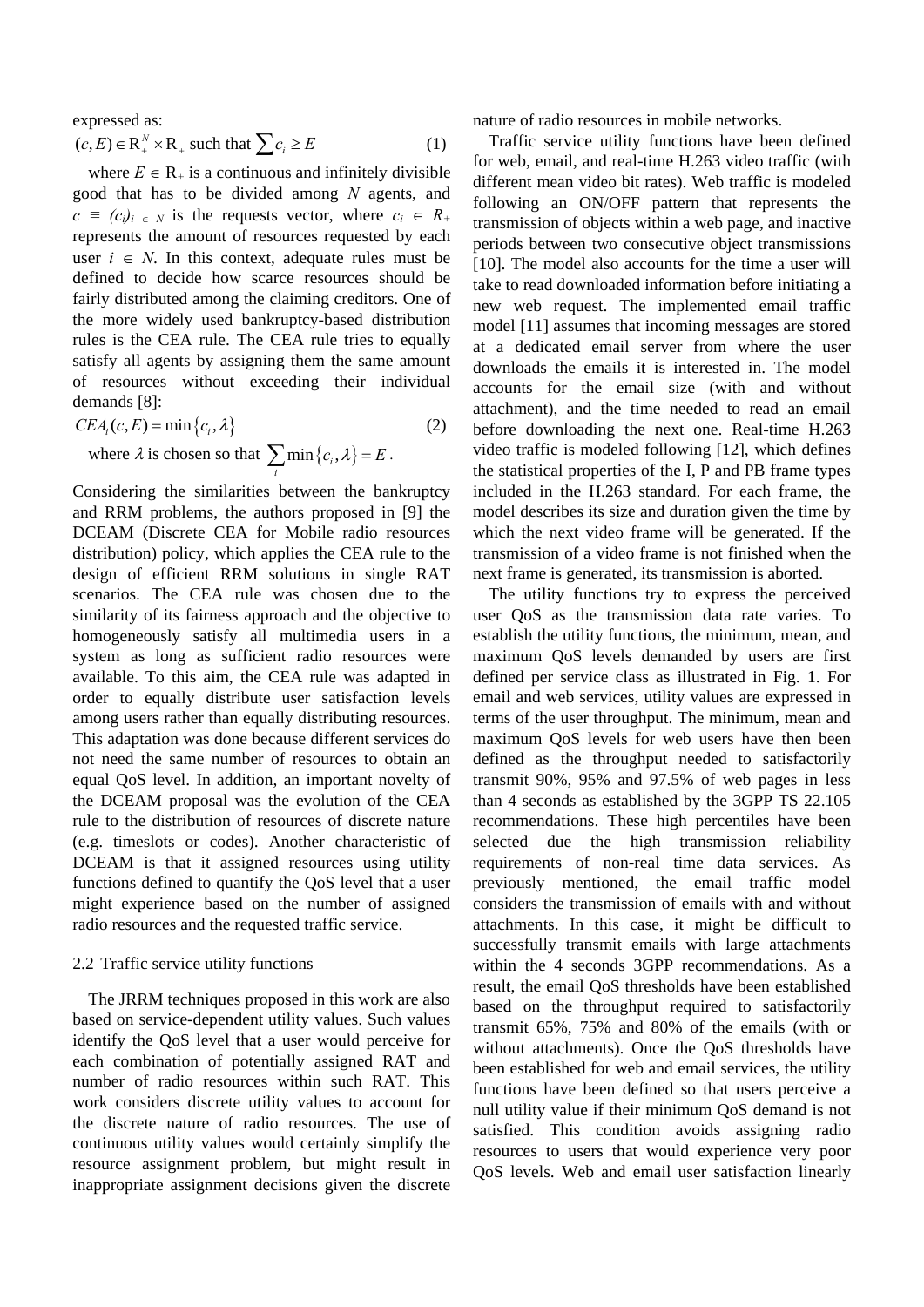

**Fig. 1** Utility functions per traffic service

grows with the experienced throughput between the minimum and maximum QoS thresholds. Utility values equal to one have been avoided for web and email transmissions to account for the transmission reliability requirements of these services, and the dependence of the achievable throughput levels on the experienced channel quality conditions.

The real-time video QoS levels correspond to the percentage of correctly transmitted video frames (realtime video transmissions are considered satisfactory if video frames are completely transmitted before the next video frame is to be transmitted). As a result, realtime video utility functions are independent of the mean video bit rates. The studies reported in [13] show that a 25%, or even higher, dropping rate does not have a catastrophic effect on the QoS perceived by H.263 video users, and that dropping rates as high as 5% can be overcome if appropriate transmission techniques are invoked. Based on these observations, the minimum and mean real-time video QoS levels correspond to guaranteeing that 75% and 95% of video frames are transmitted before the next video frame needs to be transmitted. The maximum utility value for real-time video users has been set equal to one, and is achieved when all video frames are transmitted before the next video frame is to be transmitted. Although the 5% difference between the mean and maximum QoS levels might seem negligible, this 5% includes the H.263 I-frames. These frames include information of independently coded images in a video sequence, and are also used to code/decode other images exploiting temporal redundancy. As a result, I-frames have a significant impact on the user perceived QoS level, and require high transmission rates due to their potential large size. Real-time video users also perceive a null utility value below the minimum QoS threshold. Following the indications in [13] that establish that an acceptable video quality requires a high percentage of correctly received video frames, the real-time video utility increases slowly with the percentage of transmitted frames until the mean QoS level is achieved, and then rapidly until the maximum QoS level.

Once the utility functions depicted in Fig. 1 have been defined, the relation between the utility values and the possible radio resource assignments per RAT must be established. To this aim, it is necessary to quantify the throughput that could be achieved per radio resource in each RAT. It is important to note that the emulated RATs implement link adaptation techniques that result in varying data rates as the channel quality varies. To account for these variations, and considering the difficulty to predict the instantaneous throughput in adaptive radio interfaces, the relation between the utility values and radio resource assignments has been established considering the data rate of the transmission modes (modulation and coding schemes) providing a balance between high data rates and high error correction capabilities. Although this selection might seem conservative, it will increase the probability that JRRM assignment decisions instantaneously satisfy the user QoS requirements as the channel quality varies compared to more aggressive transmission mode selection strategies. This work considers a heterogeneous framework where the GPRS (General Packet Radio Service), EDGE (Enhanced Data rates for GSM Evolution), and HSDPA (High-Speed Downlink Packet Access) radio interfaces physically coexist. This evaluation scenario was chosen since it provides a mix of standards and multiple access technologies with varying performance capabilities (the proposed techniques could certainly be adapted to other scenarios and technologies). In this context, average throughput values of 13.4 kbps and 22.4 kbps per timeslot (TS) have been selected for GPRS and EDGE, respectively. These values correspond to the data rates of the coding scheme 2 (CS2) in GPRS, and the modulation and coding scheme 5 (MCS5) in EDGE. HSDPA offers a high number of transmission modes depending on the number of assigned codes. This work considers the transmission modes related to the 30 CQI (Channel Quality Indicator) values for User Equipment category 10 [14]. To achieve the sought balance between high data rate and high error correction capabilities, the selected transmission rate per number of assigned HSDPA codes is that achieved by the 'intermediate' mode out of all possible modes for a given number of codes.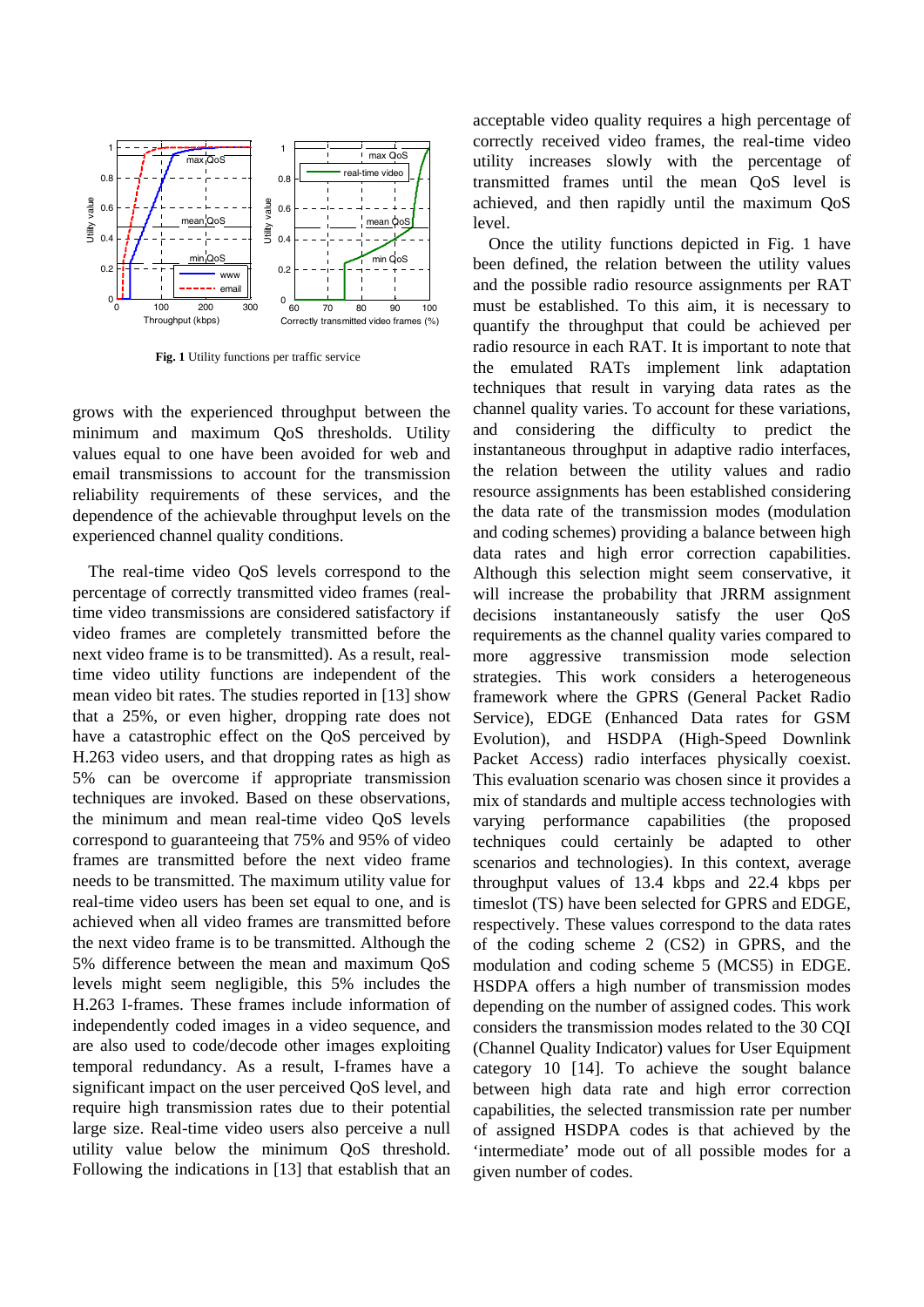Once an average data rate is identified for each possible combination of RAT and number of radio resources, the relation between utility values and RAT/resources combinations can be directly established for web and email users using the utility functions depicted in Fig. 1. For H.263 real-time video services, an additional step is necessary. Following the H.263 video model described in [12], the Cumulative Distribution Function (CDF) of the throughput needed to transmit each video frame before the next video frame is to be transmitted is derived for the mean video bit rates considered in this work (64, 128, and 256 kbps). Using these CDFs, the percentage of video frames reported in Fig. 1 can be related to the required throughput levels. Consequently, the relation between discrete utility values and RAT/resources combinations can also be derived for real-time video users. Table 1 shows an example of the utility values achieved per RAT/resources combinations for the web service (shown in increasing throughput order). In GPRS and EDGE, a user can receive up to 8 timeslots of the same carrier, and up to 15 codes in HSDPA when considering UE category 10. The RAT/resources combinations are denoted as *xY*, corresponding to *x* radio resources (timeslots for GPRS and EDGE, and codes for HSDPA) from RAT *Y* (GPRS is represented as *G*, EDGE as *E*, and HSDPA as *H*).

#### 2.3 Bankruptcy-based JRRM proposals

This work considers a heterogeneous system where a set *US* of active users compete for the radio resources from different RATs that better satisfy their QoS demands. The set of all possible RAT/resources combinations is denoted as:

 $C = \{c = xY \mid x = 1, 2, ..., r_y \text{ and } Y = G, E, H\} \cup \text{ORS}$  (3)

| Res. | Throughput | Utility | Res. | Throughput | Utility |
|------|------------|---------|------|------------|---------|
| RAT  | (kbps)     | value   | RAT  | (kbps)     | value   |
| 1G   | 13.4       | 0.00    | 1H   | 116.5      | 0.87    |
| 1E   | 22.4       | 0.00    | 6E   | 134.4      | 0.96    |
| 2G   | 26.8       | 0.00    | 7E   | 156.8      | 0.98    |
| 3G   | 40.2       | 0.29    | 8E   | 179.2      | 0.99    |
| 2E   | 44.8       | 0.33    | 2H   | 396        | 0.99    |
| 4G   | 53.6       | 0.40    | 3H   | 741        | 0.99    |
| 5G   | 67         | 0.49    | 4H   | 1139.5     | 0.99    |
| 3E   | 67.2       | 0.50    | 5H   | 2332       | 0.99    |
| 6G   | 80.4       | 0.59    | 7H   | 4859.5     | 0.99    |
| 4E   | 89.6       | 0.67    | 8H   | 5709       | 0.99    |
| 7G   | 93.8       | 0.69    | 10H  | 7205.5     | 0.99    |
| 8G   | 107.2      | 0.79    | 12H  | 8618.5     | 0.99    |
| 5Ε   | 112        | 0.83    | 15H  | 11685      | 0.99    |

| <b>Table 1</b> Web utility values |  |  |  |
|-----------------------------------|--|--|--|
|-----------------------------------|--|--|--|

In  $(3)$ ,  $r_Y$  represents the maximum number of radio resources available at each RAT *Y*. *C* also includes the '0RS' combination corresponding to users that do not receive any resources. Furthermore, the function *d: US* → *C* relates each user  $i ∈ US$  with an element of  $C$ ;  $d_i = d(i)$  denotes the RAT/radio resources combination assigned to user *i*. In addition, each element of *C* has a corresponding data rate by means of the function  $tr: C \rightarrow TR$ , where  $TR$  is the set including all possible data rates achievable with the possible RAT/resources combinations. For each service class present in the system, a set of the utility values that can be achieved with the available RAT/resources combinations has also been defined:  $U^{email}$ ,  $U^{www}$  and  $U^{hv}$ , where  $U^{hv}$  is the set of utility values related with an H.263 real-time video service with a mean bit rate of  $\nu$  kbps. These utility values are related with the elements of *C* by means of the following functions:  $u^{email}$ :  $C \rightarrow U^{email}$ ,  $u^{www}$ :  $C \rightarrow U^{www}$ , and  $u^{hv}$ :  $C \rightarrow U^{hv}$ . Using these functions, the utility perceived by a user  $i \in US$  with a RAT/resource assignment  $d_i$  can be denoted as  $u_i(d_i)$ :

 $\overline{ }$  $\overline{\phantom{a}}$  $\overline{\mathfrak{c}}$  $\overline{\phantom{a}}$  $=\{$  $\left[ u^{email}(d_i) \right]$  if user *i* demands an email service with  $\nu$  kbps mean bit rate  $(d_i)$  if user i demands a video service  $(d_i) = \begin{cases} u^{\text{www}}(d_i) & \text{if user } i \text{ demands a www service}) \\ u^{\text{two}}(d_i) & \text{if } i \text{ is a unit of } i \end{cases}$  $u^{hv}(d_i)$  if user *i*  $u_i(d_i) = \begin{cases} u^{www}(d_i) & \text{if user } i \end{cases}$ *i hv*  $\begin{pmatrix} a_i \\ d_i \end{pmatrix}$  $\hat{u}_i(d_i) = \begin{cases} u_i^2 + u_i^2 u_i^2 + u_i^2 u_i^2 + u_i^2 u_i^2 + u_i^2 u_i^2 + u_i^2 u_i^2 + u_i^2 u_i^2 + u_i^2 u_i^2 + u_i^2 u_i^2 + u_i^2 u_i^2 + u_i^2 u_i^2 + u_i^2 u_i^2 + u_i^2 u_i^2 + u_i^2 u_i^2 + u_i^2 u_i^2 + u_i^2 u_i^2 + u_i^2 u_i^2 + u_i^2 u_i^2 + u_i^2 u_i^2 + u_i^2 u_i^2 + u_i^2 u_i^2 + u_i^2 u_i^2 + u_i^2 u_i^2 + u_i$ 

To equally satisfy all users and maximize the satisfaction level experienced by all active users in the system, this work proposes JoDCEA (Joint Radio Resource Management based on Discrete CEA), a JRRM policy based on the bankruptcy CEA distribution rule. JoDCEA has been designed to simultaneously determine the RAT and number of resources within this RAT that active users would require to satisfy their QoS demands. The JoDCEA policy determines resources taking into account the user traffic service, the current system load, and the traffic distribution conditions. JoDCEA considers the set of RAT/resource combinations included in *C* as the discrete resources that have to be distributed among the active users in the system. As a result, each RAT/resource combination  $c \in C$  is considered as an indivisible resource, and they are sequentially assigned to users one by one. To achieve its objective, JoDCEA assigns a RAT/resource combination to the user *j* that experiences the lowest utility value at each moment. The RAT/resource combination to be assigned to that user corresponds to that sequentially increasing its utility value. Considering the example in Table 1, if the user currently experiencing the lowest utility value had been previously assigned 2 GPRS timeslots (2G),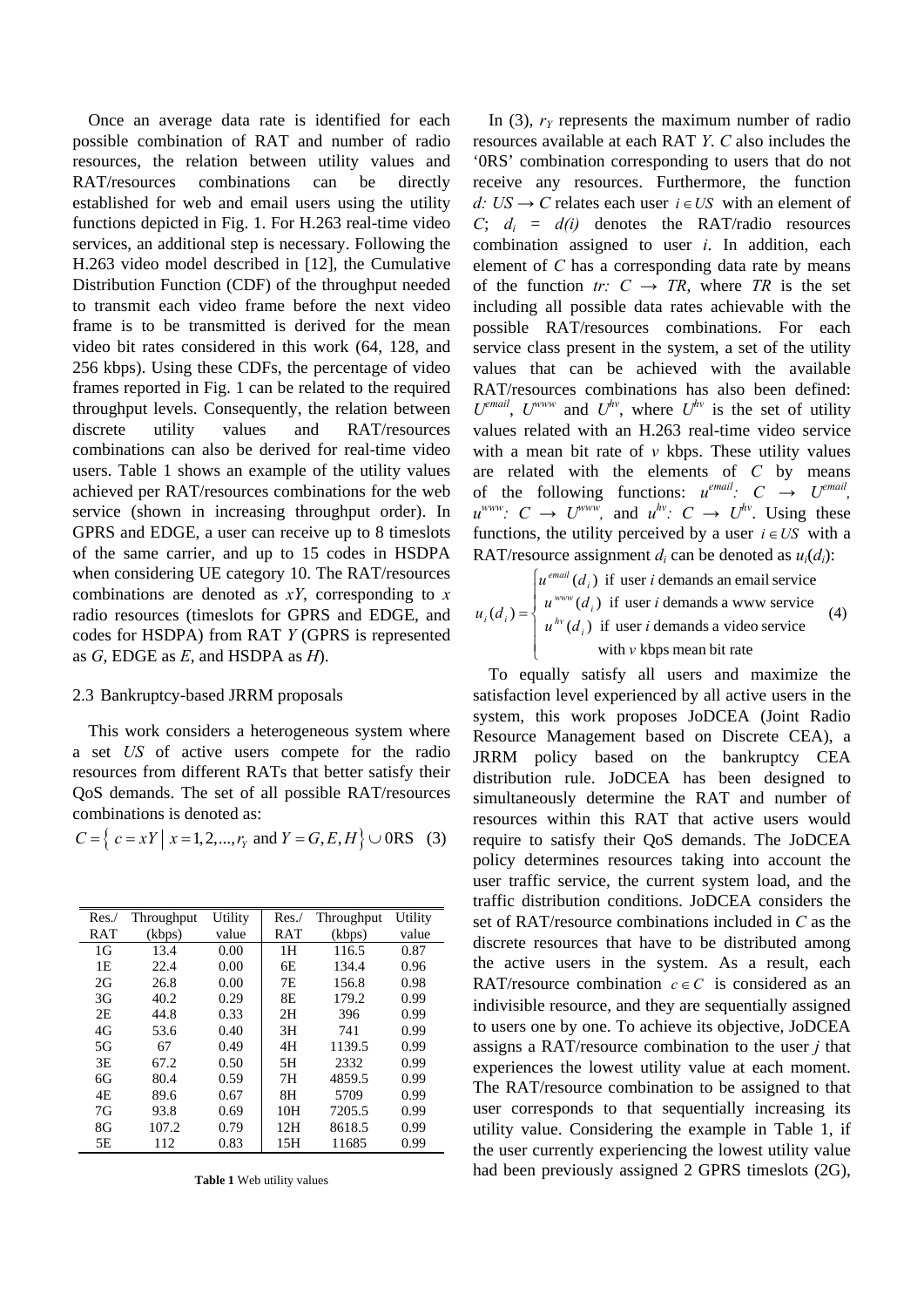JoDCEA will assign that user 3 GPRS timeslots (3G). If this new assignment results in that this user is still experiencing the lowest utility value among active users, JoDCEA will then assign that user 2 EDGE timeslots (2E), and so on. Then, the user with the current lowest utility value will be the next one to be assigned radio resources. In case different users have the same utility value, radio resources are assigned to the highest priority user based on predefined service priorities.

JoDCEA defines *CDj* as a new set of RAT/resource combinations providing user *j,* the active user with the current lowest utility value, with higher utility values than the value it currently perceives with its assigned radio resources  $(d_i^{cur})$ :

$$
CD_j = \left\{ c = xY \mid c \in C, u_j(c) > u_j(d_j^{cur}) \right\}
$$
 (5)

After establishing *CDj*, the RAT/resource combination that the user should be assigned (denoted as *c\**) must satisfy:

$$
u_j(c^*) = \min_{c \in CD_j} u_j(c)
$$
 (6)

If several RAT/resource combinations satisfy this condition, the combination providing a lower data rate will be chosen. If  $r a<sub>y</sub>$  represents the number of radio resources available at RAT *Y* at a given moment, the set of RAT/resource combinations available in the system at each moment can be expressed as:

$$
CA = \left\{ c = xY \mid x = 1, ..., ra_Y, Y = G, E, H \right\} \cup 0RS \tag{7}
$$

It is possible that the RAT/resource combination *c\** that should be assigned to a given user following (6) is not available in the system at that moment, i.e. *c*\*∉*CA* . In this case, different variants of the JoDCEA policy have been defined. Before describing such variants, it is important to note that the JoDCEA technique is executed each time a new user requests access to the system or a user ends its transmission and frees its radio resources. In this case, all users competing for radio resources, except active real-time video users, begin each distribution round without any assigned radio resources. To account for the strict QoS requirements of real-time video services, each active video user (user *k*) is guaranteed at each distribution process to maintain at least the  $x_m$  radio resources of its previous assignment  $(x_p Y_p)$  that are needed to satisfy their minimum QoS demand  $(u_{\varrho_{oS_{\min}}})^1$ . Active video users will then compete with other users for

assignments improving their QoS demands (including the possibility of changing RATs):

$$
u_k(c^*) \ge u_k(x_m Y_p) \quad \text{with} \quad x_m = \min_{x \le x_p} x \left| u_k(x Y_p) \ge u_{Q \circ S_{\min}} \right| \tag{8}
$$

The first JoDCEA variant (JoDCEAv1) determines for the user with the lowest utility value (user *j*) the RAT/resource combination currently available in the system ( $c^* \in CA$ ) that provides the user with the lowest utility value increase:

$$
u_j(c^*) = \min_{c \in CD_j \cap CA} u_j(c) \tag{9}
$$

Following (9), the first variant could provide a user with a radio resource assignment that over-satisfies its QoS requirements if the RAT/resource combination that the user needs to satisfy its QoS demand is not currently available in the system. This fact may also entail that these radio resources would not be available for users that actually require them to satisfy their QoS demands. To overcome this situation, JoDCEAv1 checks before assigning the *c\** combination to user *j*, whether such combination might also improve the utility value perceived by a higher priority user that has already been assigned radio resources (user  $k$ )<sup>2</sup>, i.e.,  $u_k(c^*) > u_k(d_k^{cur})$ . If this condition is satisfied, JoDCEAv1 checks whether user *j* also improves its perceived utility value if assigned the RAT/resources combination currently hold by user *k*  $(u_i(d_k^{cur})>u_j(d_j^{cur})$ ). If this is the case, JoDCEAv1 assigns *c\** to the higher priority user (user *k*), and assigns to user *j* the minimum number  $(x_m)$  of radio resources freed by user  $k$  ( $d_k^{cur} > x_k Y_k$ ) that satisfies its QoS requirements:

\* and  $d_j = x_m Y_k$  with  $x_m = \min_{x \le x_k} x \mid u_j(xY_k) \ge u_j(d_j^{cur})$  $d_k = c^*$  and  $d_j = x_m Y_k$  with  $x_m = \min_{x \le x_k} x \mid u_j(xY_k) \ge u_j(d_j^{av})$  (10)

JoDCEAv1 checks again whether the  $x_m Y_k$ assignment could also improve the utility value perceived by another user with higher priority than user *j*. If this is the case, radio resources are exchanged following (10). In this context, it should be noted that since JoDCEAv1 assigns discrete resources from the set of currently available RAT/resources combinations, users can still receive resources that provide them with a higher QoS than initially demanded. To avoid a possible breach of the CEA principle, a second JoDCEA variant (JoDCEAv2) is proposed. JoDCEAv2 strictly determines for each user the RAT/resources combination sequentially increasing its utility value following (6), even if such combination might not be available at that moment ( $c^* \notin CA$ ). To account for the limited number of radio resources, and provide an end

 $\frac{1}{1}$ <sup>1</sup> Vertical handovers can increase the user-perceived throughput, but also incur in an additional delay and overhead that must be carefully controlled, in particular for delay sensitive real-time services.

 <sup>2</sup> Users are checked from highest to lowest priority.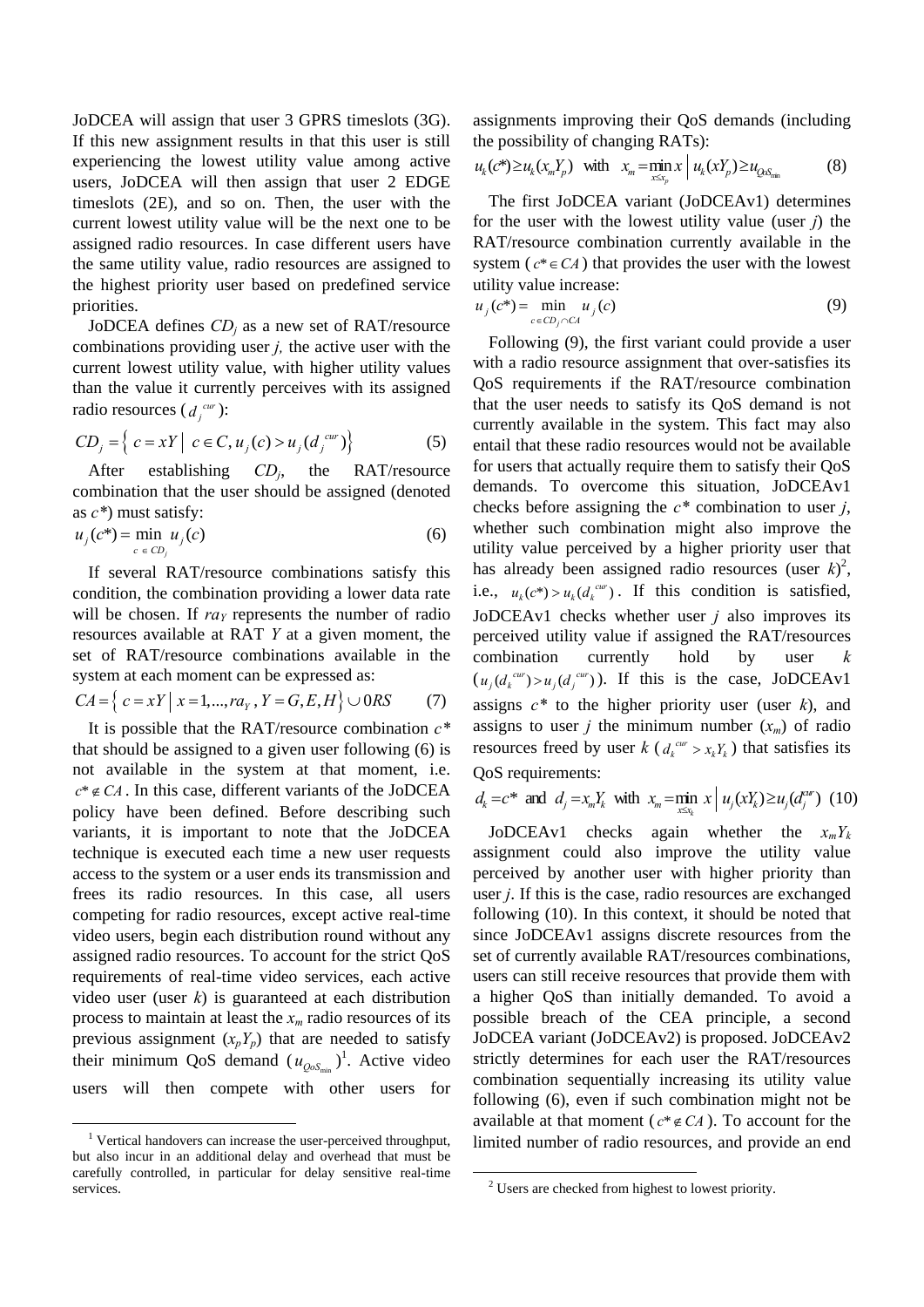to the distribution process, JoDCEAv2 performs its first distribution process only limiting the radio resources from the RAT *M* that provides the highest data rates  $(tr(c = xM) = max \ tr(c))$ . Users that receive *c*⊂*C* radio resources from RAT *M* maintain them and do not participate in subsequent distribution rounds. The others users will compete again for the radio resources of the other RATs in a new and iterative distribution process. As it was previously the case, the process ends when the resources from the remaining RAT with the highest data rates are all assigned.

## **3 JRRM performance**

The performance of the JoDCEA techniques is analyzed using a multi-RAT and multimedia C++ wireless platform. The implemented simulator is not aimed at accurately modeling radio transmissions, but at measuring the efficiency of the resource distribution proposals, and optimizing them according to each RAT's operational characteristics and specific system constraints. The platform models a heterogeneous wireless system where GPRS, EDGE, and HSDPA coexist, and emulates the distinct and discrete nature of radio resources for each of the simulated RATs, together with their main QoS characteristics. The simulated scenario considers that all three RATs provide the same radio coverage. The JRRM techniques have been implemented following a centralized architecture approach discussed in the 3GPP standards ([15] and [16]) where a common JRRM entity collects information of all available  $RATs<sup>3</sup>$ . Since the JoDCEA variants use utility functions to estimate the users' QoS demands, only updated information about each RAT's load must be transmitted to the JRRM entity. The 3GPP standards define the procedure to exchange cell traffic load measurements between different RATs ([17] and [18]), and thereby the proposed JRRM techniques could be easily accommodated in future networks using the current standards.

In this context, a multimedia scenario with email (lowest priority service), web and real-time H.263 video (highest priority) transmissions are simulated, with each service representing 50%, 30% and 20% of the new service requests respectively in the S1 scenario, and 35%, 35% and 30% in the S2 scenario. Within the real-time H.263 service, new service requests are distributed as follows: 50% of 64kbps video users, 30% of 128kbps video users, and 20% of 256kbps video users. A cell with equal radio coverage for all RATs is modelled, and cell loads of 15, 20, and 25 simultaneous active users are simulated with two frequency carriers each (i.e. 16 timeslots) for GPRS and EDGE, and 14 HSDPA codes. The selected configurations are aimed at analysing the operation and performance of JRRM algorithms under varying user loads where the shortage of radio resources and user QoS demands prevent from guaranteeing maximum QoS levels to all users.

## 3.1 Reference JRRM techniques

The bankruptcy-based proposals are compared to some well established JRRM techniques reported in the literature:

- Service based RAT selection, SeRS [19]. This technique is based on pre-established service-to-RAT assignments. For each service, a prioritized list of RATs is maintained. When a new user requests access to the system, the system tries to allocate the user to the first RAT from its list with available capacity. SeRS has been implemented in this work considering the following prioritized list of RATs per service type: HSDPA-EDGE-GPRS for real-time users, EDGE-GPRS-HSDPA for web users, and GPRS-EDGE-HSDPA for email users.
- Load balancing based RAT selection, LBRS [20]. The LBRS mechanism assigns each user requesting access to the system to the RAT currently experiencing the lowest load. The load metric is computed as the ratio of utilized capacity to the total available capacity in each RAT. The utilized/available capacity is measured in terms of the number of timeslots in GPRS and EDGE, and in terms of the number of codes in HSDPA.
- Satisfaction based RAT selection, SaRS [21]. Each time a new user requests access to the system, this technique evaluates the number of satisfied users in each RAT, and assigns the new user to the RAT with a higher percentage of satisfied users. To this aim, a user is considered satisfied if its minimum QoS demand is fulfilled.

JoDCEA's performance and efficiency is also compared against that achieved with the MAXILOU (MAXImise Lowest Utility) policy [22]. This policy uses linear programming and optimization techniques

 $\frac{1}{3}$  $3$  In a centralized architecture, the JRRM entity might be placed in a stand-alone node or in an existing node of the radio access network of any RAT. The implemented JRRM techniques could also operate under the 3GPP JRRM distributed architecture given the limited amount of information they require to be exchanged among different RATs (number of active users and their requested services).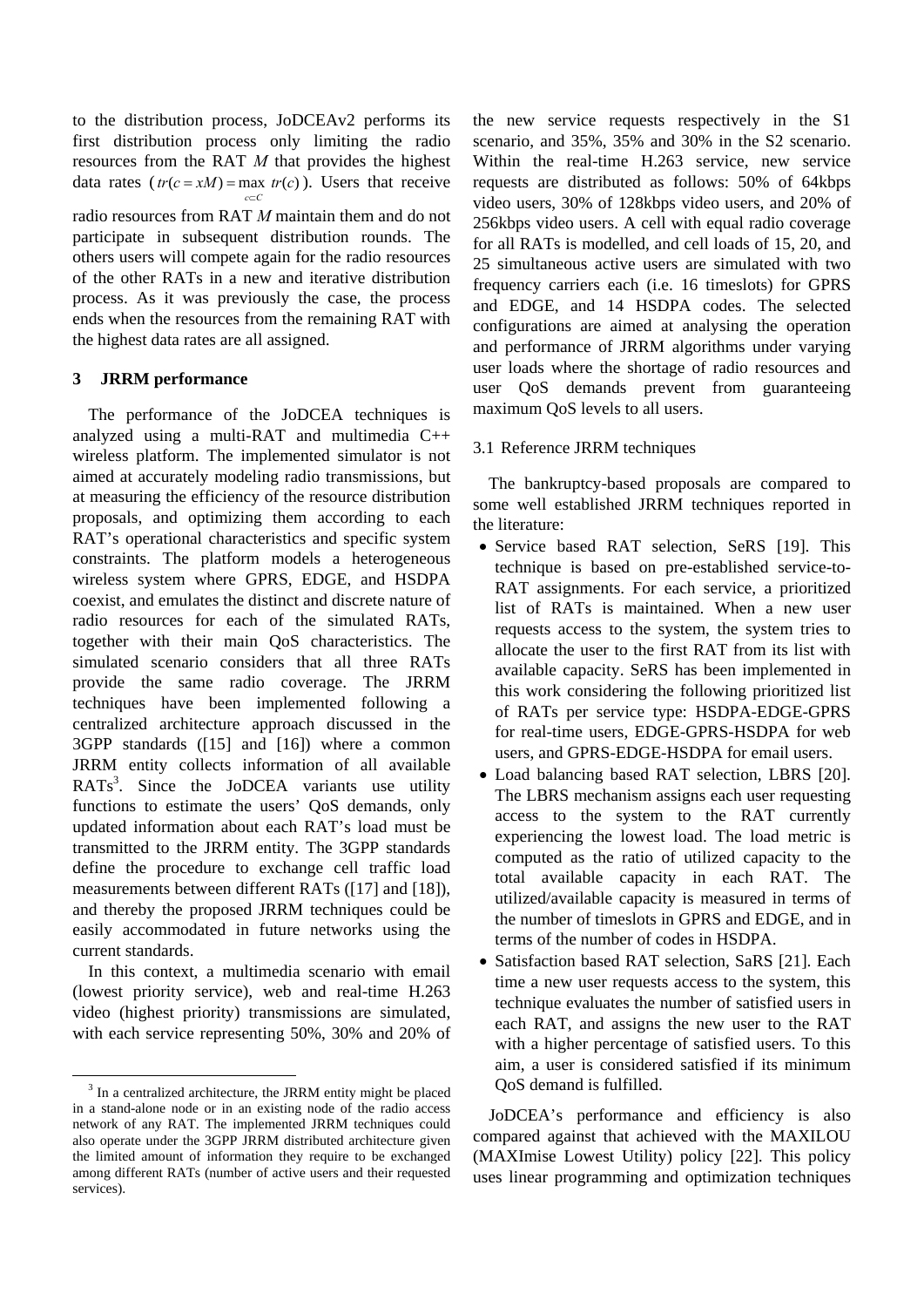to provide similar, and highest possible, satisfaction levels to all users. When this target is not possible due to a shortage of resources, service priorities are applied. MAXILOU also makes use of the described utility functions to represent the user QoS that can be achieved with a given RAT/resource combination. MAXILOU seeks to maximize the lowest utility value assigned to any user in a distribution round. To apply linear programming tools, the MAXILOU objective function is expressed as:

$$
\max z, \text{ with } z \le u_j(d_j), \forall j \in US \tag{11}
$$

where *z* is a real variable equal to the smallest utility value assigned to a user. The utility can only take specific values within a finite set due to the discrete nature of radio resources, and each user can only receive one RAT/resource combination *dj*. As a result,  $u_i(d_i)$  is expressed as:

$$
u_j(d_j) = \sum_{c \in C} u_j(c) \cdot y_j^c \tag{12}
$$

where  $y_j^c$  is a binary variable equal to one if user *j* is assigned the *c* RAT/resource assignment, and equal to 0 if not. In this context, MAXILOU must decide for each user which  $y_i^c$  variable is equal to one. The MAXILOU objective function is also subject to some system and service constraints that must be expressed as linear functions. MAXILOU also applies service priorities under resource shortage conditions, and seeks to guarantee the minimum QoS level for active video users. The MAXILOU distribution dilemma corresponds to a Mixed Integer Linear Programming (MIP) problem, which has been solved using the Branch and Cut method, and the Simplex Linear Programming (LP) mechanism. The interested reader is referred to [22] for additional details on the MAXILOU technique and the employed linear programming tools.

#### 3.2 Performance comparison

Fig. 2 and Fig. 3 represent the percentage of users per service class that achieved the utility values corresponding to the minimum, mean and maximum QoS levels in each distribution round. The depicted results highlight that JoDCEAv1 seeks maximising the percentage of users obtaining the same and highest possible QoS level. As a result, JoDCEAv1 tries to first maximise the percentage of users obtaining their minimum and mean QoS demands before satisfying

maximum QoS requests. Under cell loads of 15 and 20 users, JoDCEAv1 is capable to provide all users with their minimum and mean QoS demand. When the user load increases, there is a shortage of radio resources and the mean QoS level cannot be guaranteed to all users. In this context, JoDCEAv1 reduces the percentage of users achieving their mean QoS demand homogeneously for all service types, except for web. This is due to the resources requested by web users, and the order in which resources are being assigned. Given the established service priorities, web users receive resources after video users have been served. In this context, the results obtained showed that the radio resources that are better adjusted to the web minimum and mean QoS levels could be assigned to higher priority users. Consequently, web users can receive discrete resources over-satisfying their QoS demand, which explains why a higher percentage of web users obtained their mean QoS demand with 25 users per cell. This effect is also at the origin of why a higher percentage of email users than web users obtain their maximum QoS demand. Despite some users achieving higher QoS levels than users with higher priority, the information reported in Fig. 4 and Table 2 shows that this is not due to an inefficient assignment of resources; in fact, JoDCEAv1 never assigns to web users radio resources with higher data rates than to video users. The observed behaviour is instead due to the fact that JoDCEAv1 only assigns resources available in the system  $(c^* \in CA)$ , and that the assignment decision is based on the QoS level currently experienced by users and not on the QoS level that users will obtain with their new resource assignments. It is important to note that distributing resources based on the QoS levels that users will achieve with the assigned resources requires the design of JRRM techniques searching for optimum solutions (e.g. MAXILOU). As it will later be shown, such techniques usually result in higher computational costs. In addition, Fig. 2 and Fig. 3 show that the percentage of users reaching their maximum QoS demand is mainly reduced when the load increases for users with lower priority. This behaviour shows that JoDCEAv1 complies with the established service priorities when the available radio resources are not enough to homogeneously satisfy all users and service types.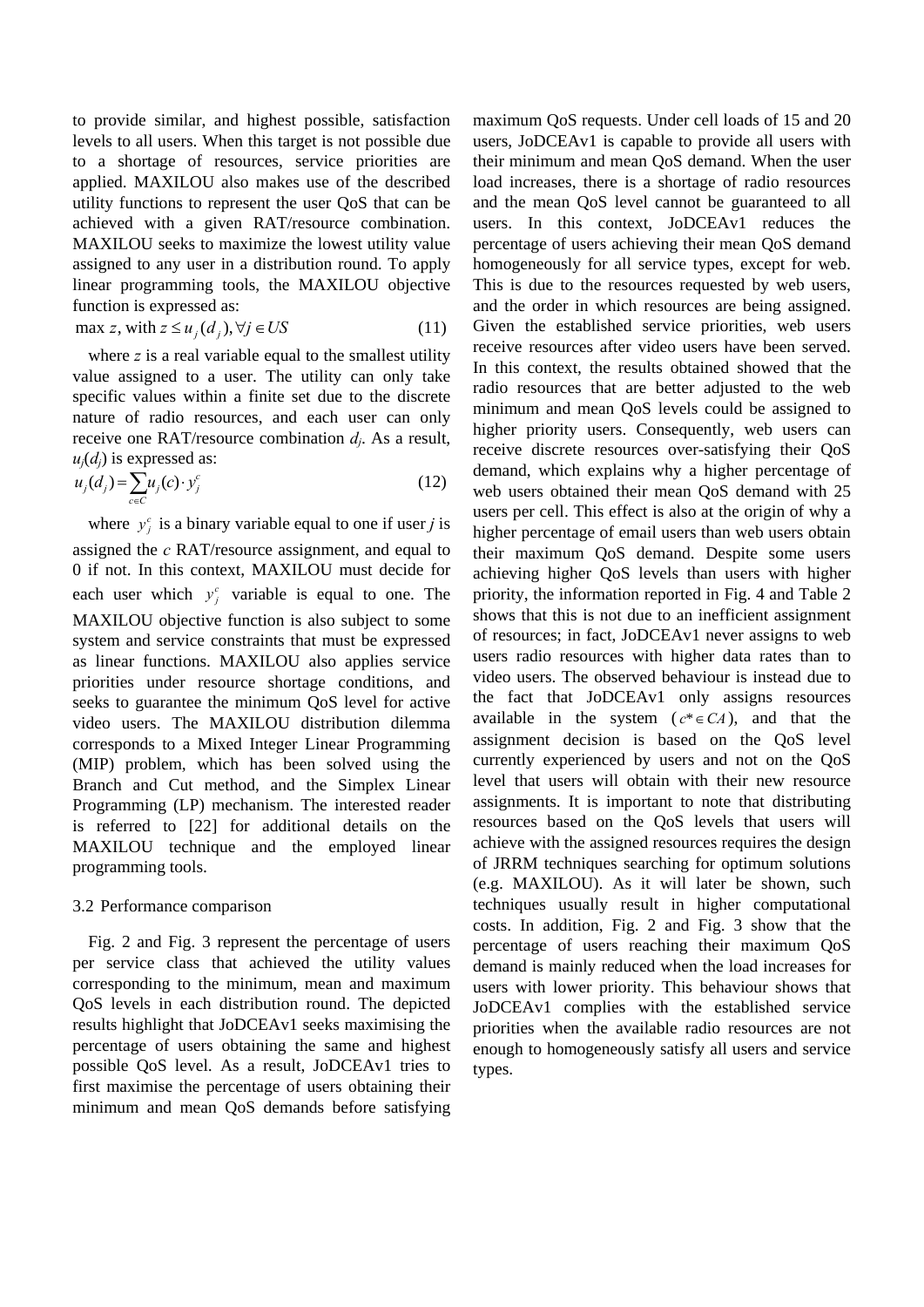

**Fig. 3** QoS performance under S2 scenario

As depicted in Fig. 2 and Fig. 3, JoDCEAv2 exhibits a different behaviour and performance when there is a high shortage of radio resources to satisfy all users. In particular, JoDCEAv2 increases the QoS level perceived by the most demanding and priorized services at the expense of the lowest priority ones. With 25 users per cell, JoDCEAv2 increases the percentage of video users that satisfy their mean and maximum QoS demand compared to JoDCEAv1, but reduces the percentage of web and emails users that satisfy their minimum and mean QoS demand. The results depicted in Fig. 4 show that JoDCEAv2's performance is obtained by adjusting the resource

assignments to the users' QoS demands. For example, while JoDCEAv1 assigned HSDPA resources to email users in 9% of the distribution rounds, JoDCEAv2 never assigns HSDPA resources to email users under high cell loads. These results confirm that different QoS strategies can be designed by adapting the original bankruptcy-based JoDCEA policy.

The obtained results also show that both JoDCEA variants outperform the three reference techniques in all the simulated scenarios. Only in the scenarios with 20 and 25 users per cell, LBRS achieves higher QoS levels for the lowest priority users, but this is done at the expense of not satisfying the mean QoS demand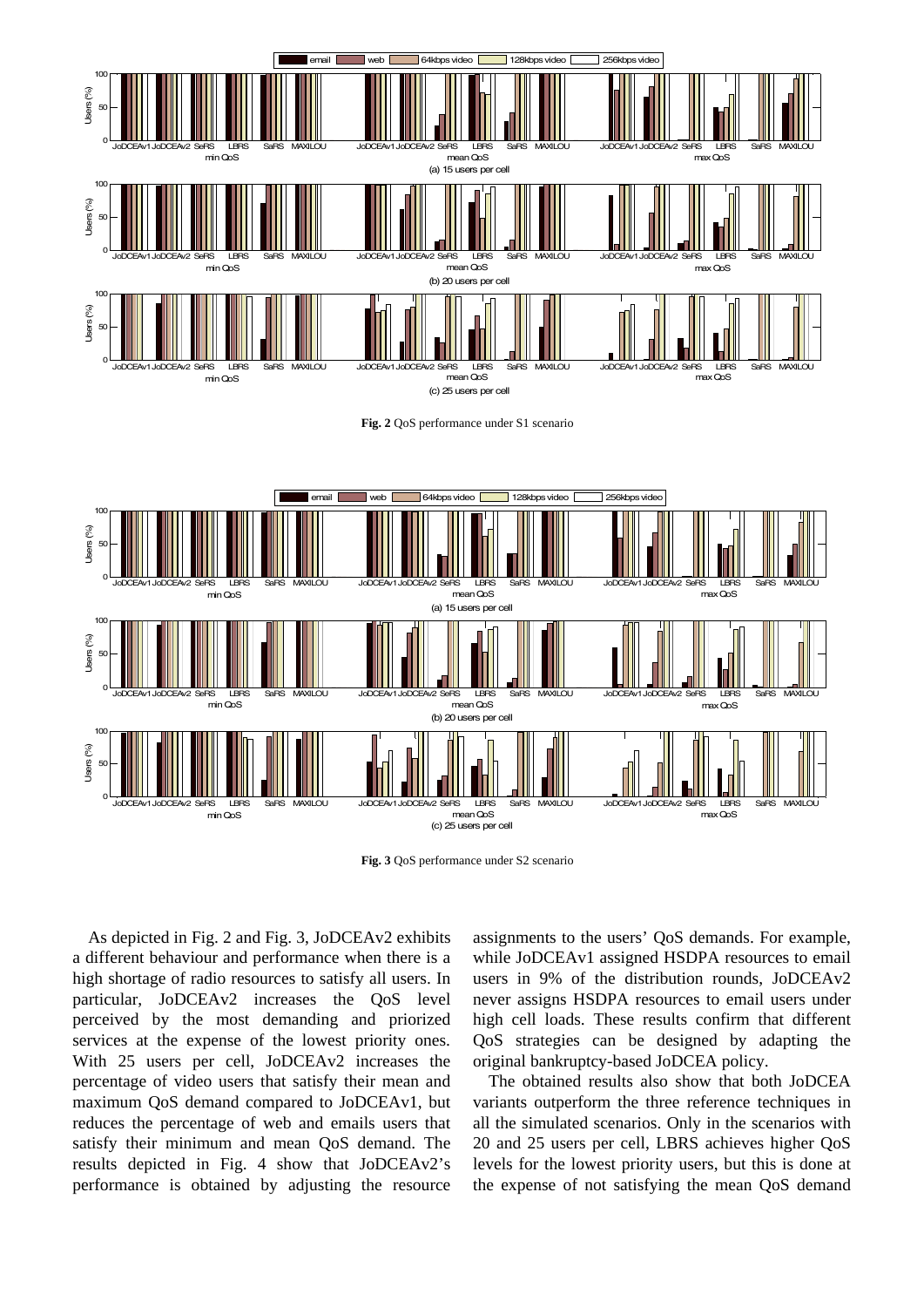

**Fig. 4** Assigned resources per service class (%) - S1 and 25 users per cell

|                | email | web |     |    | 64k video 128k video 256k video |
|----------------|-------|-----|-----|----|---------------------------------|
| Min OoS level  | 1E.   | 3G  | 4E. | 8E | 2H                              |
| Mean OoS level | 3G    | 5G  | 7Е  | 2H | ЗH                              |
| Max OoS level  | - 5G  | 6E. | 8Е. | 2Н | 4H                              |

**Table 2** Assignments needed to satisfy the services QoS levels

for a large percentage of real-time video users. In addition, the JoDCEA variants outperform SeRS and SaRS in low load scenarios, where a more efficient resource management results in higher percentages of users achieving mean and maximum QoS levels. Under higher loads, SeRS and SaRS provides the maximum QoS level to a higher percentage of video users compared to the JoDCEA variants. However, this is done at the expense of not even satisfying the mean QoS demand, and even the minimum QoS demand in the case of SaRS to email and web users. These results emphasize that the JoDCEA variants improve user fairness thanks to their resource allocations, and hence can provide higher and more homogeneous QoS levels for all service types compared to the simulated reference techniques.

Finally, it is important to highlight the similar distribution and performance trend obtained with JoDCEAv2 and MAXILOU. MAXILOU was designed to achieve the highest possible QoS level for the user with the lowest utility value. With this approach, MAXILOU aims to obtain homogeneous QoS levels for all users. When the load increases, the possibility of achieving homogeneous QoS levels is reduced, and the effect of the service priorities is most notable. Despite its similarities, several differences can be observed between JoDCEAv2 and MAXILOU.

MAXILOU satisfies the mean QoS demands to a higher percentage of users compared to JoDCEAv2, but reduces the percentage of lower priority users that achieve their maximum QoS level. It is important to highlight that while both techniques satisfy the mean QoS demands of all users under the lowest load scenarios, JoDCEAv2 increases the percentage of users that see their maximum QoS demand satisfied. This is due to the fact that when MAXILOU satisfies its objective function (11), users stop competing for additional radio resources that could further improve their QoS. As an example, while MAXILOU did not assign all available radio resources in 30.8% of the distribution rounds (S1 scenario with 15 active users per cell), this percentage is reduced to only 0.8% with JoDCEAv2.

#### 3.3 Implementation cost

An important characteristic of heterogeneous wireless systems is the possibility to conduct vertical handovers between RATs. Although such handovers can increase the final performance, they also incur in an additional delay and overhead that must be carefully controlled, in particular for delay sensitive real-time services. To this aim, the JoDCEA variants guarantee that in each distribution round, active realtime users will maintain at least their minimum QoS level using resources from the RAT they were previously assigned (8). These users will only change RATs if they can obtain higher QoS levels using resources available from other RATs. This approach has been adopted to achieve a balance between QoS and cost of switching RATs. For non real-time services, vertical handovers are permitted without any restrictions. Fig. 5 shows the percentage of transmissions that didn't perform a vertical handover in the S1 scenario. This figure confirms that the two JoDCEA variants limit the number of vertical handovers for real-time services, and that such handovers mainly occur when applying JoDCEAv2 under high cell loads. In this case, the vertical handovers are justified by the QoS improvements obtained by real-time video users when applying JoDCEAv2 (Fig. 2).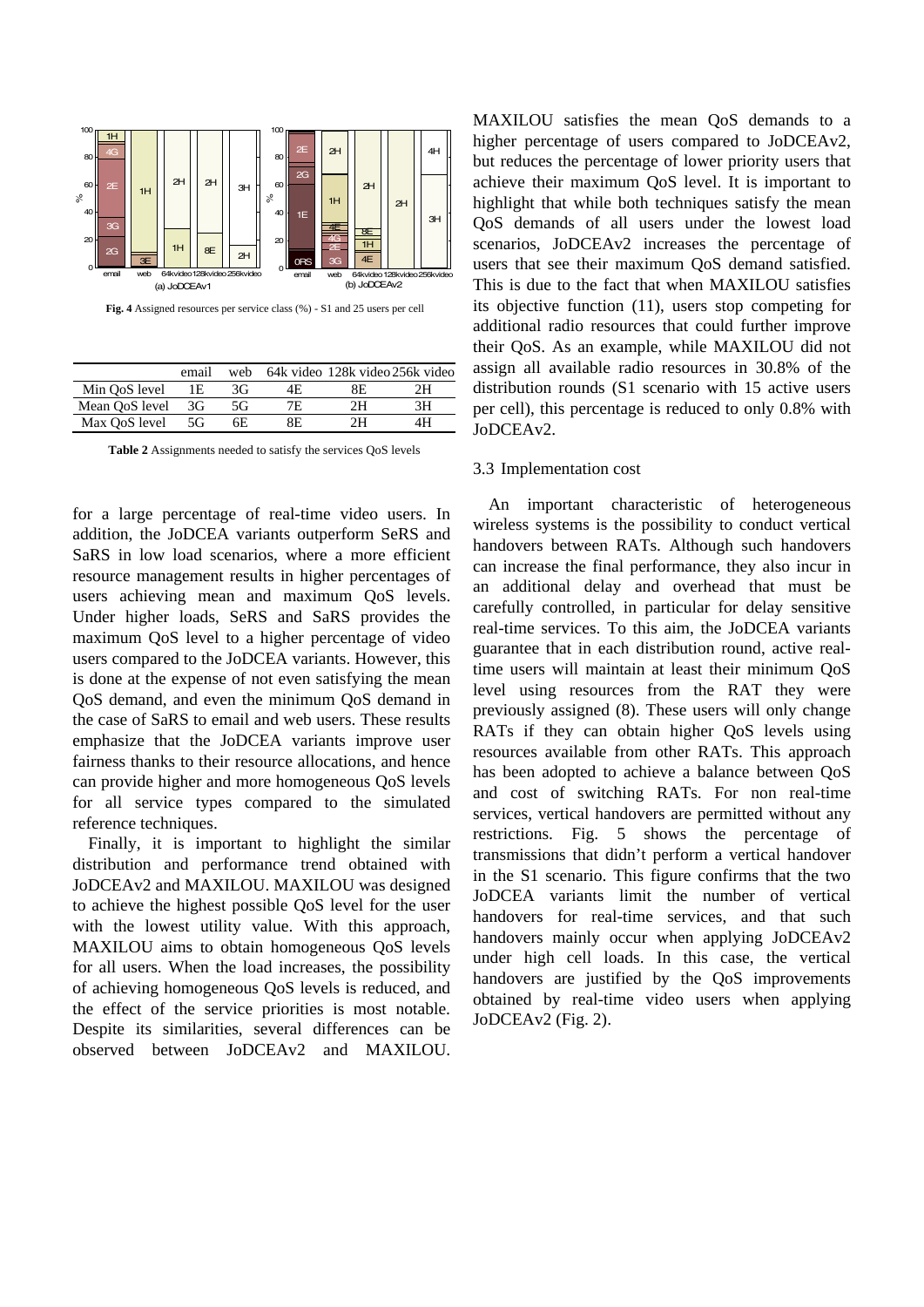

**Fig. 5** Percentage of transmissions that ended up without switching RATs

JRRM decisions are based on an increasing number of variables and data. As a result, the JRRM processing time might become an important factor that can compromise the implementation feasibility of advanced JRRM policies. The bankruptcy-based JRRM techniques proposed in this work are characterised by a polynomial computational complexity  $O(n^2)$ , where *n* is the number of users participating in a radio resource distribution. This order of growth has been estimated considering the worst case scenario where enough radio resources are available to provide all users with their maximum QoS demand. In this case, the two JoDCEA variants do not stop a JRRM distribution process until all users receive radio resources satisfying their maximum QoS level. When a limited number of radio resources is available. the computational complexity of the two JoDCEA variants is considerably reduced. Fig. 6 represents the average time that each JoDCEA variant needs to solve a JRRM process in the S1 scenario; the tests were conducted using a 2.6 GHz AMD Opteron processor with 1 MB of cache and 3 GB of RAM. The figure shows that the time required to solve a JRRM process is very low when the number of available resources is limited. In this case, the time needed to find a JRRM solution does not only depend on the number of active users, but also on the number of users that could be served with the available radio resources, and the QoS levels that could be achieved with such resources. This explains why the time JoDCEAv1 needed to distribute radio resources was higher with 20 users per cell than with 25 users per cell (Fig. 6). The results depicted in Fig. 6 show that the time needed to distribute radio resources increases with the user load for JoDCEAv2. This is due to the fact that this technique only limits during each distribution process the resources



**Fig. 6** Average CPU time (milliseconds) needed to distribute radio resources

available from the RAT providing the highest data rates. As a result, the time needed to distribute resources is higher than for JoDCEAv1, and strongly dependent with the number of active users. However, it is important to note that such time can stop increasing when the number of users requesting resources is higher than the number of users that can be served with the available radio resources. In this case, it is possible to identify and eliminate from the distribution process those users that would not be served considering the available resources, the users' distribution per service class, and their minimum QoS demand. For example, it could be feasible to only consider per service class the maximum number of users that could be served if there were no active users from the other service classes. With this simple approach, it is possible to limit the increase in the time needed to distribute resources with the cell load in the case of JoDCEAv2 without modifying the final result.

Despite the higher computational cost of the second JoDCEA variant, the computational cost of both variants is low. In addition, the obtained results have shown that there is only a small difference between both variants when analysing the number of executed vertical handovers. In this context, both JoDCEA variants are considered to be equally suitable to be implemented in heterogeneous wireless networks. Since both JoDCEA variants provide different QoS strategies, the decision on the most adequate variant to implement should be based on the operator's QoS preferences and objectives.

The previous section showed that the bankruptcybased JRRM policies can achieve a performance close to that obtained with JRRM techniques that seek an optimum resources distribution through the use of linear programming and optimization methods. The implementation feasibility of the MAXILOU technique was evaluated in [22], where it was highlighted that reasonable average computational costs could be achieved. However, the time needed to find an optimum JRRM solution with MAXILOU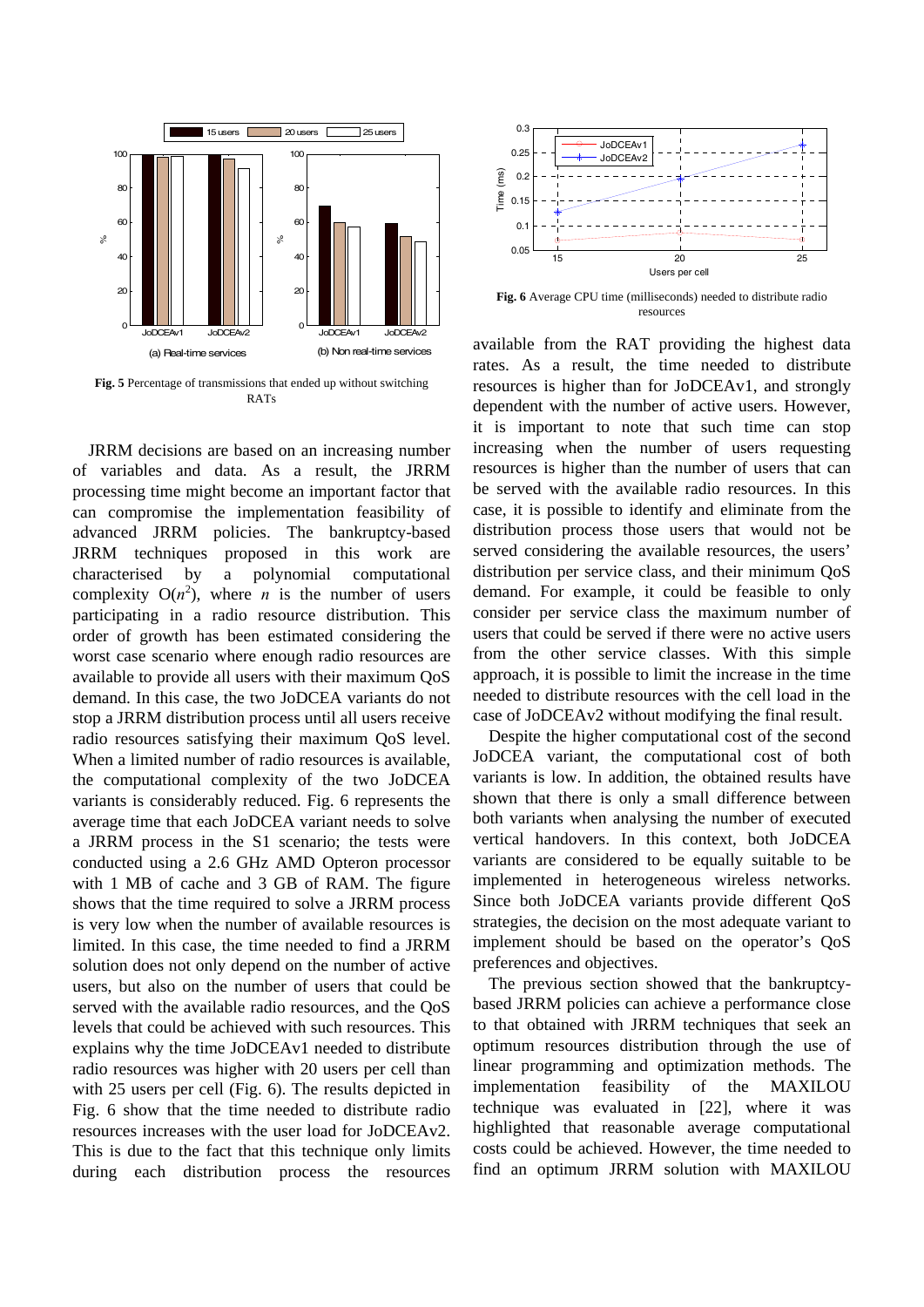considerably increased with the cell load when analysing the 95-percentile. In this case, suboptimum solutions, higher performance platforms or more advanced linear programming tools would be needed to reduce the MAXILOU computational cost to levels demanded by real-time systems. In this context, and given the similar performance trends exhibited by MAXILOU and JoDCEAv2, it is worthwhile comparing their computational cost. The average CPU time required by MAXILOU to solve a JRRM resource assignment problem was equal to 700 ms and 1239 ms when 20 and 25 active users demanded resources in the S1 scenario. Such values were reduced to 0.20 ms and 0.27 ms respectively when applying JoDCEAv2 (a reduction of three/four orders of magnitude). These results highlight the potential of bankruptcy-based JRRM techniques to achieve performance results close to those exhibited by techniques seeking to optimally distribute resources, but with a significantly lower computational cost. In this context, bankruptcy-based JRRM techniques provide a suitable trade-off between performance and computational cost in heterogeneous wireless systems.

## **4 Conclusion**

Heterogeneous wireless networks require the design and implementation of advanced JRRM policies to efficiently manage the radio resources from the different RATs that could physically co-exist. In this context, this work has presented and evaluated novel bankruptcy-based JRRM techniques designed to assign incoming calls the most appropriate RAT and number of radio resources within such RAT needed to guarantee the user/service QoS demands. The proposed techniques have been defined considering the discrete and distinct nature of available radio resources in heterogeneous networks. Following an initial bankruptcy-based distribution policy, two techniques with varying QoS strategies and objectives have been introduced, and their performance has been compared with other reference JRRM techniques. The obtained results highlight the potential of bankruptcy theory to address the challenges of radio resource management in heterogeneous systems. In addition, the conducted study has shown the capacity of the proposed techniques to profit from the service QoS differentiation present in multimedia environments, and to adapt the resource assignments to the specific system conditions. Finally, the study has also shown that the proposed bankruptcy-based solutions can rapidly solve a JRRM process to distribute radio resources among active users, thereby improving its

implementation perspectives in real systems.

## **Acknowledgements**

This work has been supported by the Ministry of Education and Science (Spain) and FEDER funds under the project TEC2008-06728 and MTM2008- 06778-C02-01, by the Generalitat Valenciana under the projects ACOMP/2010/111 and ACOMP/2011/129, and by the Ministry of Industry, Tourism and Trade (Spain) under the project TSI-020400-2008-113 (CELTIC proposal CP5-013).

## **References**

- [1] Sallent, O. (2006). A perspective on Radio Resource Management in B3G. In *Proceedings of the 3rd International Symposium on Wireless Communication Systems (ISWCS)*, pp. 30-34, Valencia (Spain).
- [2] Tolli, A., Hakalin, P., Holma, H. (2002). Performance evaluation of common radio resource management (CRRM). In *Proceedings of IEEE International Conference on Communications (ICC)*, vol. 5, pp. 3429–3433, New York (USA).
- [3] Lincke, S. J. (2005) Vertical handover policies for common radio resource management. *International Journal of Communication Systems*, 18, 527–543.
- [4] Furuskar, A., Zander, J., Multiservice allocation for multi-access wireless systems. *IEEE Transactions on Wireless Communications*, 4(1), 174–184.
- [5] Giupponi, L., Agusti, R., Perez-Romero, J., Sallent, O. (2008). A novel approach for joint radio resource management based on fuzzy neural methodology. *IEEE Transactions on Vehicular Technology*, 57(3), 1789- 1805.
- [6] Calabuig, D., Monserrat, J.F., Martín-Sacristán, D., Cardona, N. (2010). Joint dynamic resource allocation for QoS provisioning in multi-access and multi-service Wireless Systems. *Mobile Networks and Applications,* 15(5), 627-638.
- [7] Niyato, D., Hossain, E. (2006). A cooperative game framework for bandwidth allocation in 4G heterogeneous wireless networks. In *Proceedings of the IEEE International Conference on Communications (ICC)*, pp. 4357-4362, Istanbul (Turkey).
- [8] Thomson, W. (2003). Axiomatic and game-theoretic analysis of bankruptcy and taxation problems: a survey. *Mathematical Social Sciences*, 45, 249-297.
- [9] Lucas-Estañ, M. C., Gozalvez, J., Sanchez-Soriano, J. (2007). Multi-channel radio resource distribution policies in heterogeneous traffic scenarios. In *Proceedings of the 66th IEEE Vehicular Technology Conference (VTC2007-Fall)*, pp. 1674-1678, Baltimore (USA).
- [10]Barford, P., Crovella, M. (1998). Generating representative web workloads for network and server performance evaluation. In *Proceedings. International*